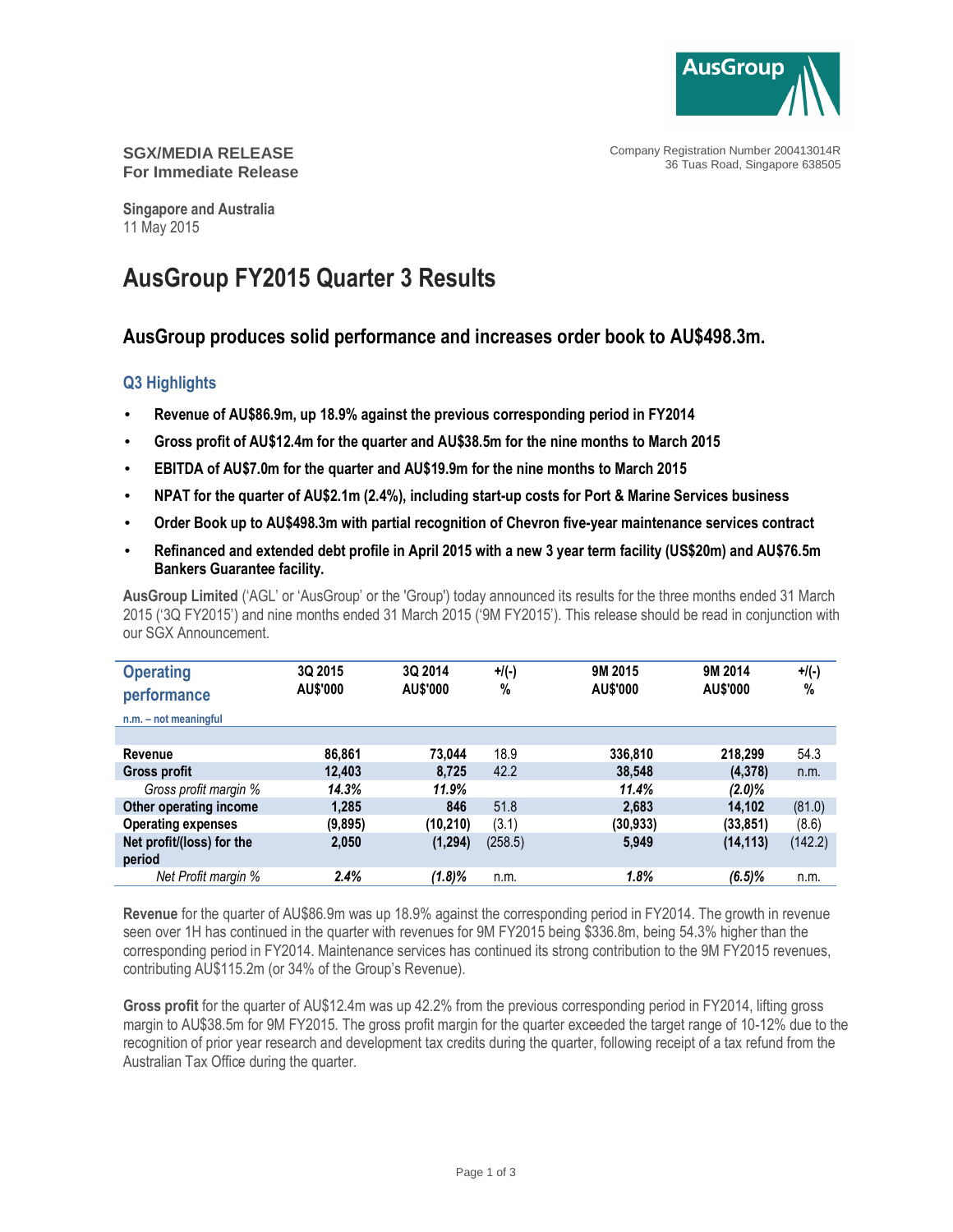

#### **SGX/MEDIA RELEASE For Immediate Release**

Company Registration Number 200413014R 36 Tuas Road, Singapore 638505

**Other operating income** for the third quarter of FY2015 was AU\$1.3m, the increase is primarily due to higher interest income and FX gains.

**Operating expenses** (comprising administrative expenses, marketing and distribution expenses and operating costs) for the third quarter of FY2015 was 3.1% lower than the corresponding period in FY2014 and 8.6% lower for 9M 2015 against the corresponding period in FY2014.

**Net profit attributable to equity holders** for the third quarter of FY2015 was AU\$2.1 million. This is higher than the corresponding period in FY2014, largely due to the improved performances on scaffolding, maintenance and major projects, combined with the impact of research and development tax credits during the quarter as noted above in the Gross Profit note.

| <b>Financial position</b> | 31 March 2015<br><b>AU\$'000</b> | 30 June 2014<br>AU\$'000 | $+$ /(-)<br>$\%$ |
|---------------------------|----------------------------------|--------------------------|------------------|
|                           |                                  |                          |                  |
| Cash & cash equivalents   | 51,238                           | 40,845                   | 25.4             |
| <b>Total borrowings</b>   | 161,338                          | 19,629                   | 721.9            |
| <b>Equity</b>             | 236,228                          | 196,129                  | 20.4             |
| Net gearing %             | 46.6%                            | $-10.8%$                 |                  |

**Cash and cash equivalents** for the Group as at 31 March 2015 have decreased to AU\$51.2m (30 June 2014: AU\$40.8m).The decrease was primarily due to the continued capital works programme related to the Port Melville facility, which is expected to be fully commissioned in mid-2015.

**Total Borrowings** for the Group as at 31 March 2015 have increased to \$161.3m (30 June 2014: AU\$19.6m). The increase was mainly due to the issue of the S\$110m Multicurrency Debt Notes and AU\$35.4m assumed debts from the acquisition of Ezion Offshore Logistics Hub Pte Ltd and Teras Australia Pty Ltd.

**Total shareholders' equity** as at 31 March 2015 was AU\$236.2m, an increase of 20.4% over the previous year (30 June 2014: AU\$196.1m), due to 9M FY2015 net profit and issue of AU\$28.4m of shares to Ezion in relation to the acquisition of Ezion Offshore Logistics Hub Pte Ltd and Teras Australia Pty Ltd.

| <b>Revenue pipeline</b> | Q3 FY 2015<br>AU\$'m | FY 2014<br>AU\$'m |  |
|-------------------------|----------------------|-------------------|--|
|                         |                      |                   |  |
| Order intake            | 120.5                | 421.4             |  |
| Work-in-hand            | 498.3                | 374.3             |  |

**Order intake** for the third quarter of FY2015 was AU\$120.5m, predominately emanating from the Maintenance business which included the award of a five-year maintenance services contract with Chevron Australia Pty Ltd.

**Work-in-hand** for the Group as at 31 March 2015 was AU\$498.3m, up from AU\$374.3m at 30 June 2014, with the partial recognition of award from Chevron equivalent to 1-year of initial revenues.